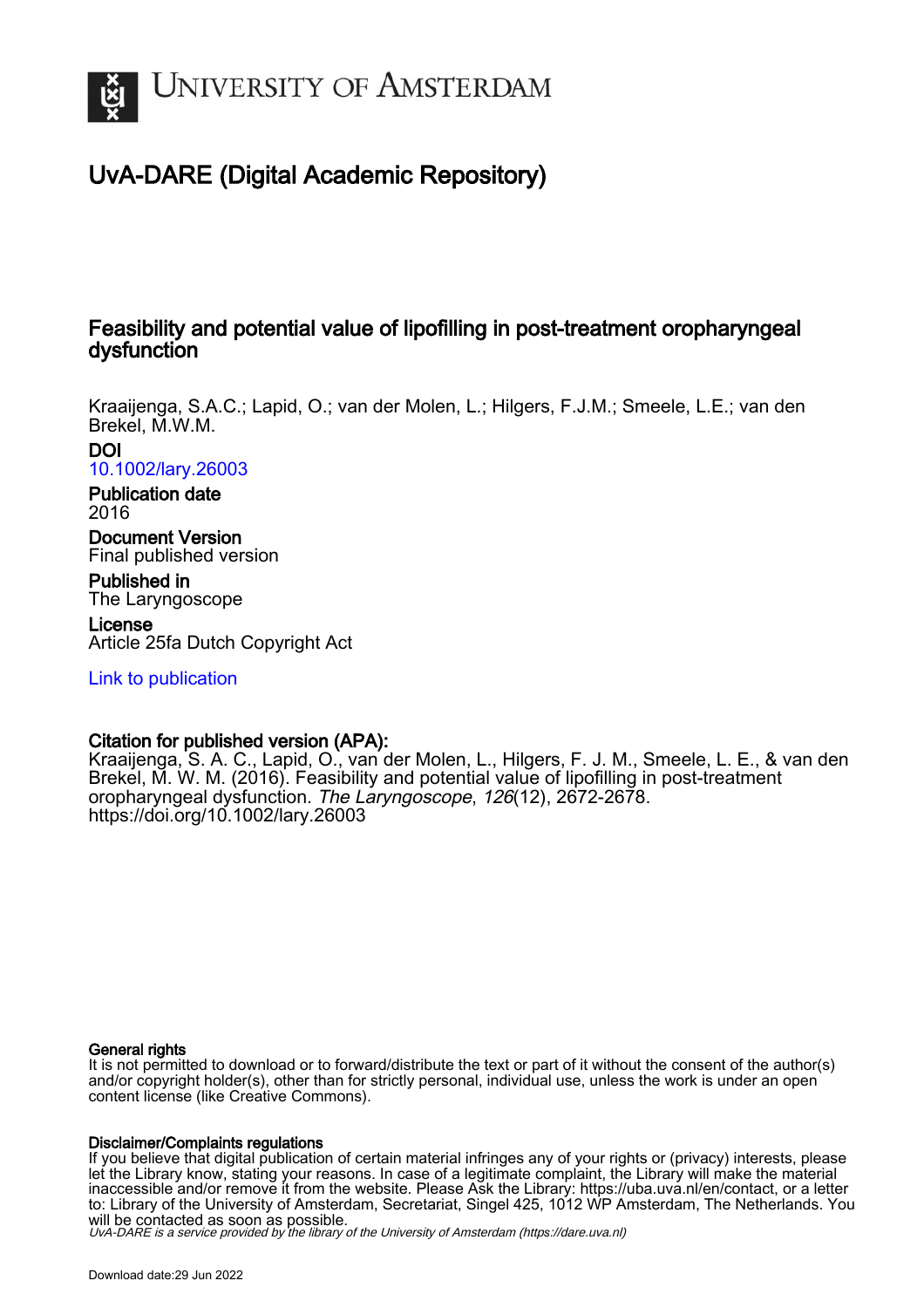# Feasibility and Potential Value of Lipofilling in Post-treatment Oropharyngeal Dysfunction

Sophie A. C. Kraaijenga, MD; Oren Lapid, MD, PhD; Lisette van der Molen, SLP, PhD; Frans J. M. Hilgers, MD, PhD; Ludwig E. Smeele, MD, PhD; Michiel W. M. van den Brekel, MD, PhD

Objectives/Hypothesis: Head and neck cancer (HNC) patients may develop oropharyngeal dysfunction as result of volume loss or muscle atrophy of the tongue or pharyngeal musculature following treatment with surgery and/or chemoradiotherapy. If intensive swallowing therapy offers no further improvement, and the functional problems persist, transplantation of autologous adipose tissue (lipofilling) might restore functional outcomes by compensating the existing tissue defects or tissue loss.

Study Design: Case series.

Methods: In this prospective pilot feasibility study, the application of lipofilling was studied in seven HNC patients with chronic dysphagia. The procedure was carried out under general anesthesia in several sessions using the Coleman technique. Swallowing outcomes were evaluated with standard videofluoroscopy (VFS) for obtaining objective Penetration Aspiration Scale (PAS) and residue scores. Subjective Functional Oral Intake Scale scores and Swallowing Quality of Life Questionnaire were also completed. Magnetic resonance imaging was used to evaluate the post-treatment injected fat.

Results: Five patients completed the intended three lipofilling sessions, whereas two completed two injections. One patient dropped out of the study after two injections because of progressive dysphagia requiring total laryngectomy. Four of the six remaining patients showed improved PAS scores on post-treatment VFS assessments, with two patients no longer showing aspiration for a specific consistency. Two patients were no longer feeding tube dependent. Patient-reported swallowing and oral intake improved in four out of six patients.

Conclusions: Based on the results, the lipofilling technique seems safe and, in selected cases, of potential value for improving swallowing function in this small therapy-refractory HNC patient cohort.

Key Words: Head and neck neoplasms, deglutition, deglutition disorders, lipofilling, fat transfer, autologous fat injection. Level of Evidence: 4

Laryngoscope, 126:2672–2678, 2016

# INTRODUCTION

Patients with advanced head and neck cancer (HNC) are usually treated with (a combination of) surgery, radiotherapy, or chemotherapy. Despite increasing survival as a result of improved treatment modalities and combinations for most sites, $\frac{1}{1}$  damage to the anatomical structures by the primary tumor or its treatment may adversely impact patients' functional outcome and

DOI: 10.1002/lary.26003

quality of life. Swallowing problems occur frequently in these patients, and may be a consequence of tissue loss, fibrosis, mucositis, xerostomia, pain and/or trismus.<sup>2,3</sup> The situation may even worsen when the swallowing musculature is no longer actively used, and so-called "non-use" atrophy occurs, causing further deterioration of swallowing.4

Many factors contribute to dysphagia, aspiration, and even the inability to swallow. Often, due to insufficient contact between the base of tongue and posterior pharyngeal wall, the food bolus is swallowed less powerfully, leading to stagnation of food (residue), with a high risk of aspiration of the residue. A combination of decreased tongue strength, deficient/reduced hyolaryngeal elevation, lack of pharyngeal constrictor activity, lack of oropharyngeal seal, or insufficient opening of the esophageal inlet may also play a role in aspiration.<sup>5,6</sup> Long-term and even lifelong feeding tube dependency is sometimes unavoidable, and quality of life in these patients is often seriously impaired.<sup>7</sup>

Current treatment strategies of dysphagia include continued use of swallowing musculature during treatment (the "use it or loose it" concept), by avoiding prolonged periods of nothing oral and adherence to (prophylactic) targeted swallowing exercises.<sup>8</sup> Although

From the Department of Head and Neck Oncology and Surgery (S.A.C.K., L.V., F.J.M.H., L.E.S., V.W.M.V.), The Netherlands Cancer Institute, Amsterdam, the Netherlands; Department of Plastic Reconstructive and Hand Surgery (O.L.), Academic Medical Center, Amsterdam, the Netherlands; Department of Oral and Maxillofacial Surgery (L.E.S., M.W.M.V.), Academic Medical Center, Amsterdam, the Netherlands; Institute of Phonetic Sciences/ACLC (M.W.M.V.), University of Amsterdam, Amsterdam, the Netherlands.

Editor's Note: This Manuscript was accepted for publication March 7, 2016.

This study was made possible by grants provided by Stichting de Hoop, ATOS Medical, and the Verwelius Foundation.

The authors have no other funding, financial relationships, or conflicts of interest to disclose.

Send correspondence to Michiel W. M. van den Brekel, MD, Department of Head and Neck Surgery and Oncology, Netherlands Cancer Institute, Antoni van Leeuwenhoek, Plesmanlaan 121, 1066 CX Amsterdam, the Netherlands. E-mail: m.vd.brekel@nki.nl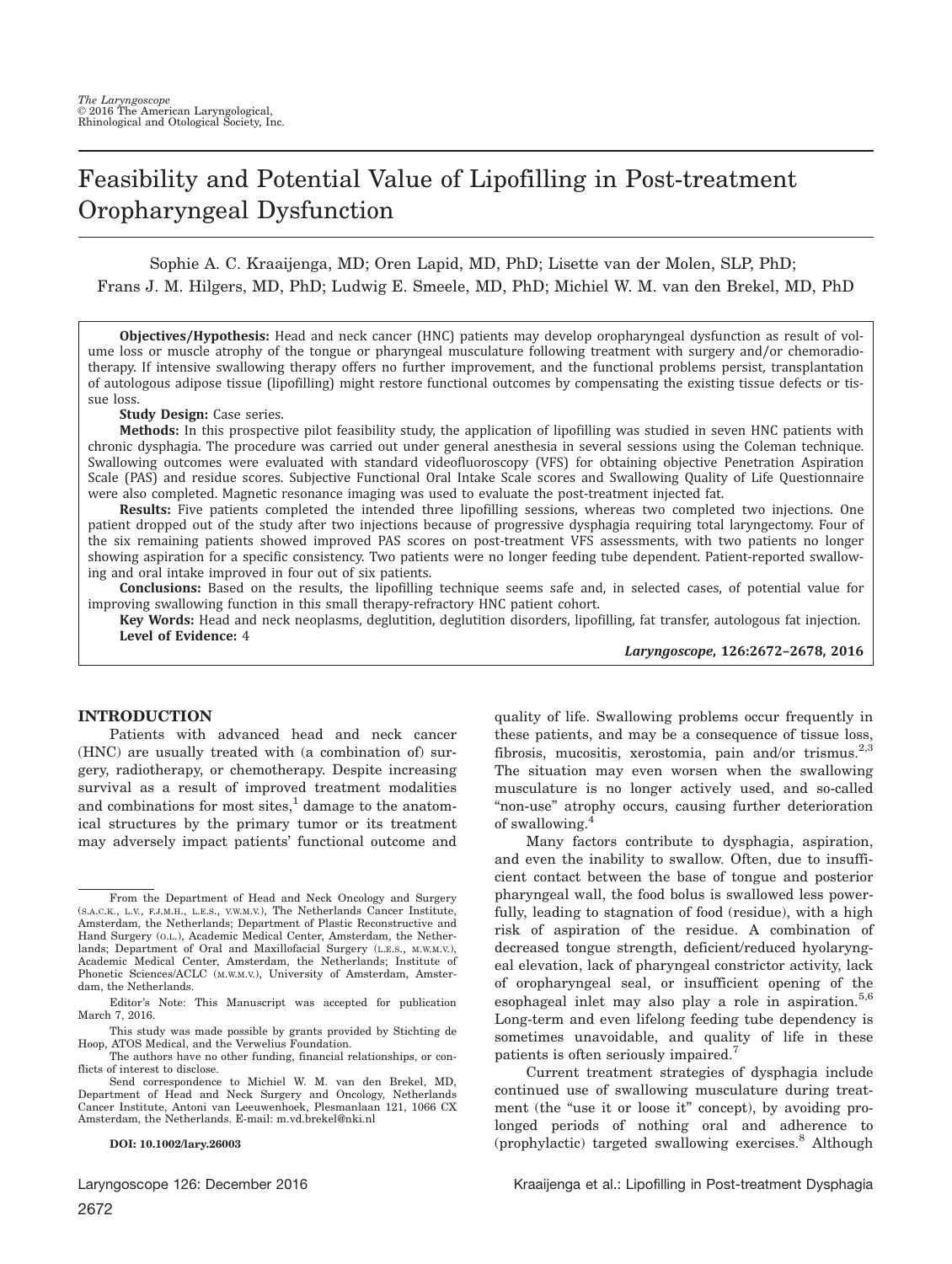| TABLE I.<br>Patient and Tumor Characteristics at Baseline ( $N = 7$ ). |        |         |                       |                                 |            |         |                 |  |  |  |
|------------------------------------------------------------------------|--------|---------|-----------------------|---------------------------------|------------|---------|-----------------|--|--|--|
|                                                                        |        |         |                       |                                 | Treatment  |         |                 |  |  |  |
| Patient                                                                | Gender | Age, yr | <b>Tumor Location</b> | TNM                             | <b>CRT</b> | Surgery | Injection       |  |  |  |
|                                                                        | F      | 71      | Base of tonque        | Benign                          |            | 2007    | Base of tonque  |  |  |  |
| 2                                                                      | M      | 50      | Tonsil                | T <sub>2</sub> N <sub>2</sub> b | 2011       | 2012    | Base of tongue  |  |  |  |
| 3                                                                      | M      | 63      | Vallecula             | T <sub>2</sub> N <sub>2</sub> b |            | 1997    | Base of tonque  |  |  |  |
| 4                                                                      | M      | 40      | Tonsil                | T4N <sub>2c</sub>               | 2007       |         | Pharyngeal wall |  |  |  |
| 5                                                                      | F      | 59      | Base of tonque        | T3N <sub>2c</sub>               | 2004       |         | Base of tonque  |  |  |  |
| 6                                                                      | M      | 66      | Oral cavity           | T3N <sub>2c</sub>               | 1997       | 1997    | Base of tonque  |  |  |  |
|                                                                        | F      | 70      | Pharyngeal wall       | T3N <sub>2</sub>                | 2000       |         | Base of tongue  |  |  |  |

 $CRT =$  chemoradiotherapy; F = female; M = male; TNM = tumor node metastasis.

promising results on pharyngeal swallowing function are reported, $9,10$  severe, therapy-refractory dysphagia may still exist in some patients.

Lipofilling, or fat grafting, is a technique for transplanting autologous, living fat cells within one individual. Due to the regenerative properties of adipose tissue—stem cells have been demonstrated at cellular level<sup>11</sup>—the technique can be used for both aesthetic and reconstructive purposes. Common indications are tissue loss, pain, and/or fibrosis due to surgery, irradiation, burns, or other (post-traumatic) causes.<sup>12,13</sup> To date, except for skin contouring indications,<sup>13</sup> lipofilling is rarely used in HNC as there is, to the best of our knowledge, only one case history published about this technique being applied to treat oropharyngeal dysfunction following treatment for HNC.<sup>14</sup> In that study, lipofilling filled the existing defect in the vallecula that was the cause of significant stagnation of the food bolus, and the added volume elevated the epiglottis and thus improved airway protection. In the present study, the feasibility and potential value of lipofilling in seven HNC patients with chronic, therapy-refractory dysphagia was prospectively assessed.

#### MATERIALS AND METHODS

The present study was designed as a small-scale prospective pilot feasibility study and was undertaken at the Department of Head and Neck Oncology and Surgery of the Netherlands Cancer Institute in collaboration with the Department of Plastic Surgery of the Academic Medical Center, in Amsterdam, the Netherlands. The study was performed according to guidelines of both institutes and those of the Helsinki Declaration.

### Study Cohort

All patients had chronic dysphagia (1 year plus) as a consequence of tissue loss and/or muscle atrophy after treatment with surgery or (chemo-) radiotherapy for advanced HNC. Patients were offered to participate after their persistent, seriously debilitating dysphagia appeared to be unresponsive to intensive swallowing training by the speech language pathologist (SLP). None of the patients had been enrolled in a pretreatment prophylactic swallowing exercise program.15

The initial study cohort consisted of seven patients treated between 1997 and 2012 for advanced HNC and were in complete remission. Six patients had a primary tumor located at the oropharynx (tonsillar arch, pharyngeal wall, base of tongue, and/or vallecula). The other patient had a primary tumor in the oral cavity. The patient and tumor characteristics of the initial patient cohort are summarized in Table I.

Informed consent was obtained, and the patients were told about the experimental design of the study. Patients were aware that due to absorption (up to 30%–50%) of adipose tissue,<sup>16</sup> multiple (probably at least three) treatment sessions would be necessary before a therapeutic effect could be expected. All patients were free to end their participation at any time during the study.

One patient (patient 7, Table I) dropped out of the study due to progression to total laryngectomy. This patient was admitted at our institute because of severe bowel obstruction not related to her second injection 2 weeks previously. During the unavoidable hospitalization the patient's physical condition deteriorated, and she twice developed aspiration pneumonia and respiratory insufficiency, which became so problematic that a permanent tracheotomy was unavoidable. She opted to have a total laryngectomy for controlling her severely disabling and potentially life-threatening aspiration problems. This patient thus went off study and was not further analyzed, but is mentioned here for completeness of the original study cohort.

#### Procedure and Technique

The lipofilling procedure was carried out under general anesthesia using the Coleman technique.17 This technique aims to prevent damage to the fragile adipose cells as much as possible during transplantation and thus to promote tissue survival. The procedure starts with harvesting fat cells by aspiration from the upper abdominal wall or inner thigh, after infiltration of antibiotics and tumescence fluid (ringers lactate, lidocaine, and adrenaline). Adipose tissue from the infra-umbilical abdominal wall or inner thigh is very suitable as a donor site because of the high number of local fat cells, and the fact that no position change on the operating table is needed.<sup>12</sup> The fat sample is then transferred in 10 mL tubes for centrifugation, which is done for 3 minutes at 3,100 rounds per minute, producing 1,228g centrifugal force. After the centrifugation process, the specimen, in addition to fat cells, also consists of a layer of oil, a layer of fluid (including blood and tumescent fluid), and a layer of cell pellets/residue. The top supernatant oil and bottom blood cells and debris are then removed with the decanter technique (Fig. 1). The remaining, purified fat cells are then injected using 1 mL syringes with blunt tip cannulas (St'rim; Thiebaud SAS, Paris, France) at the predetermined spots, after the mucosa is first punctured using a 21-gauge needle. During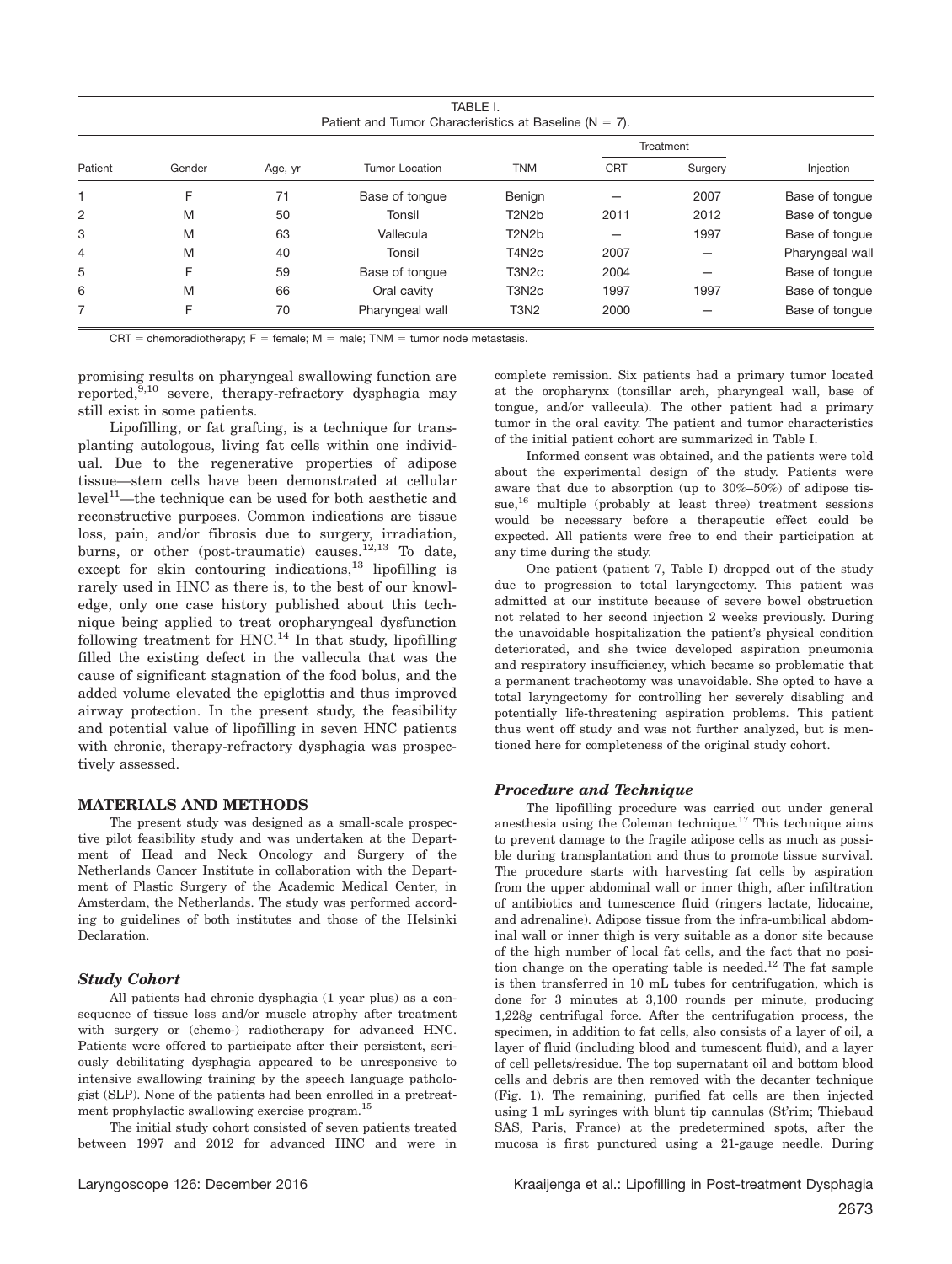

Fig. 1. After the centrifugation process, the specimen, in addition to fat cells, consists of a layer of oil, a layer of fluid (including blood and tumescent fluid), and a layer of cell pellets/residue. [Color figure can be viewed in the online issue, which is available at [www.laryngoscope.com](http://www.laryngoscope.com).]

injection, small aliquots of fat are transferred with multiple passes at different depths. Control of the depth of injection is performed with the nondominant hand. This is done with multiple passes to assure even distribution within the tissue. In Figure 2, a lipofilling injection into the base of tongue is illustrated. For reasons of safety, all patients were hospitalized for observation for 1 night following the procedure.

#### Multidimensional Assessment

Functional data were collected using multidimensional objective and subjective outcome measures. The protocol included standard videofluoroscopy (VFS) to determine the injection sites based on the degree of contact between the base of the tongue and posterior pharyngeal wall during swallowing, and to objectively assess general swallowing function, Penetration and Aspiration Scale (PAS) scores, and overall presence of residue scores. The PAS is a tool with acceptable reliability and consists of an eight-point scale ranging from 1 to 8 (score 1: material does not enter the airway to score 8: material enters the airway, passes below the vocal folds, and no effort is made to eject).<sup>18</sup> The overall presence of residue score ranges from 0 to 3 (score 0: no residue to score 3: residue above and below the vallecula, with minimal residue judged as normal).19,20 Magnetic resonance imaging (MRI) was used to visualize the potential injection site in the oral cavity and pharynx (i.e., to estimate tongue and pharyngeal wall muscles and volumes) and the post-treatment volumes of the injected fat. Additionally, patients' perceived oral intake/nutritional status was

2674

assessed with the validated Functional Oral Intake Scale (FOIS) ranging from 1 to 7 with score 1: nothing by mouth to score 7: total oral diet without restrictions). Patients' perception of swallowing function was assessed with the Swallowing Quality of Life (SWAL-QOL) questionnaire. $^{21}$  The Dutch SWAL-QOL has been translated and validated for use with oral, oropharyngeal, and laryngeal cancer patients. A cut-off score of 14 points (or higher) has been established for identifying HNC patients with clinically relevant swallowing problems swallowing problems. A score difference of 12 points or more is proposed to be used in study designs with multiple assessments.<sup>22,23</sup>

All primary outcome parameters were recorded at baseline prior to participation and approximately one to three months after the final fat injection. After each intervention, patients consulted the principal clinician at the outpatient clinic and underwent interim VFS assessments if necessary.

# RESULTS

#### Patient Characteristics

All patients had chronic dysphagia, with four patients being (completely) dependent on permanent tube feeding (FOIS  $\leq$ 3). The other two patients had a restricted diet of only one consistency (FOIS 4) or with specific food limitations (FOIS 6), and were included because of recurrent aspiration pneumonia. Furthermore, two patients with dysphagia were also diagnosed with some degree of dysphonia (articulation disorder).

At baseline, penetration and/or aspiration was demonstrated with VFS in all but one patient. Absent or reduced contact between the base of tongue and pharyngeal wall during swallowing was demonstrated in all six patients, resulting in more than normal contrast residue



Fig. 2. Lipofilling injection into the base of tongue (patient 7, Table I). Intraorally a long needle is arranged at the lateral tongue edge, and under palpation the tip of the needle is advanced into the base of tongue where the fat depositions are placed. [Color figure can be viewed in the online issue, which is available at [www.laryngoscope.com.](http://www.laryngoscope.com)]

Laryngoscope 126: December 2016 Kraaijenga et al.: Lipofilling in Post-treatment Dysphagia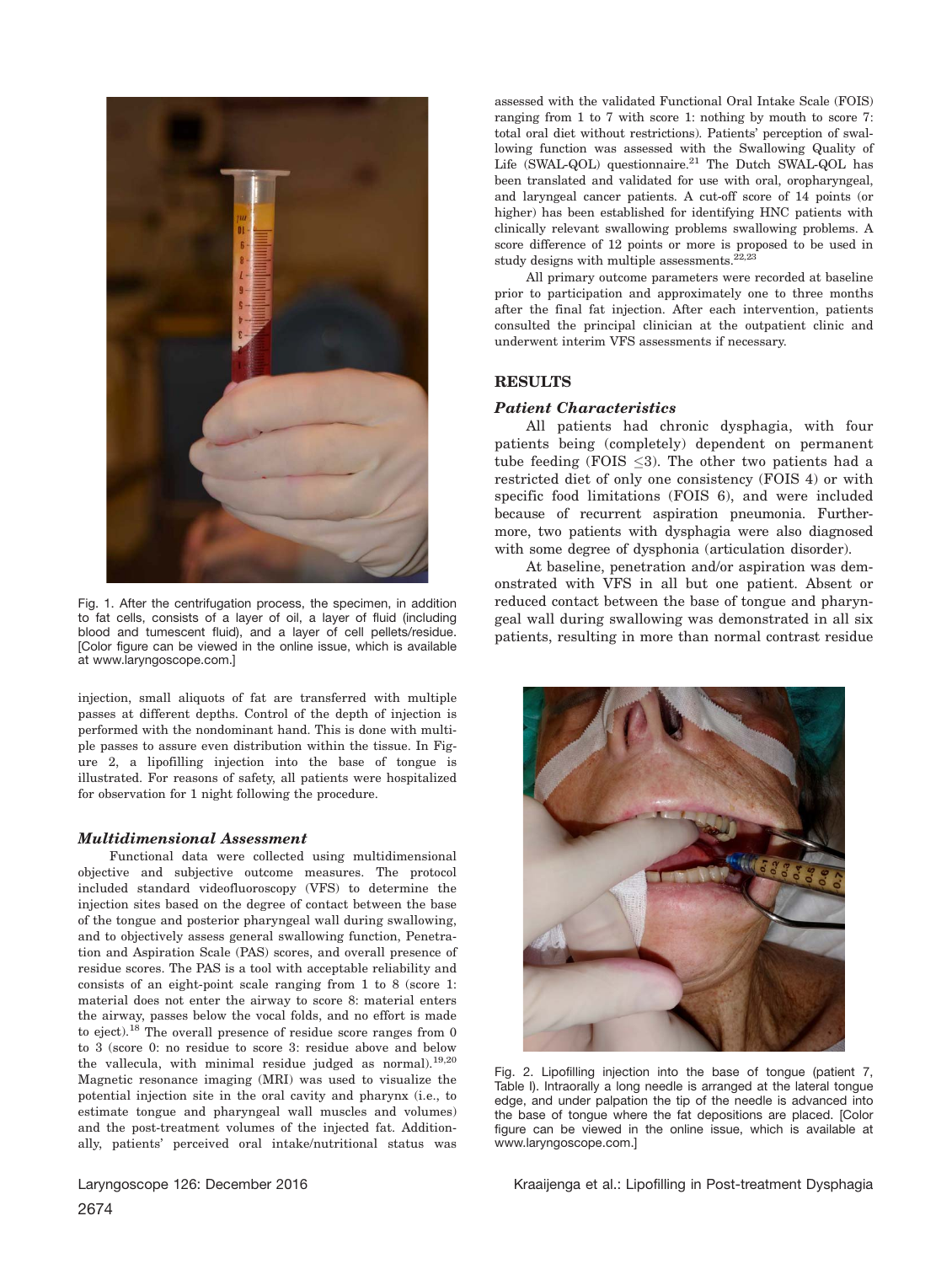

Fig. 3. Preoperative static videofluoroscopy image of one of the patients (patient 6) with an atrophied tongue. As can be seen, during swallowing there is hardly any contact (due to volume loss) between the base of the tongue and posterior pharyngeal wall.

above and below the hyoid bone. Figure 3 shows a static preoperative VFS image of one of the patients with a severe atrophied tongue. Furthermore, volume loss or atrophy of the tongue was confirmed with MRI in five patients. In the other patient there was reduced tonsillar tissue (asymmetry) in the right tonsillar arch.

### Procedure and Technique

In total, 17 autologous fat transplantations were carried out from October 2013 to February 2015, ranging from two to three sessions per patient with 3-month intervals. One patient (patient 4) noticed insufficient improvement following two lipofilling sessions and decided to discontinue the treatment. The other patients  $(N = 5)$  had completed the planned (three) consecutive lipofilling sessions. In total 20 to  $35 \text{ cm}^3$  adipose tissue was transplanted in these patients (Table II). Possible complications at the site of injection, such as necrosis, infection, or intravascular injection were not observed. There were also no complications such as swelling/ edema with dyspnea, hematoma formation, scar formation, or damage to the underlying structures on the donor site. Postoperative pain was not reported.

# Swallowing Outcomes

The functional (applicable) objective and subjective swallowing outcomes per patient pre- and posttreatment are shown in Table II. The patient (patient 4) who did not complete the protocol did not show any clinically relevant improvement on the outcome parameters. Of the remaining five patients, at 1 to 2 months follow-

|                |                |                         |             |                   |                 |      | TABLE II.    |                     |        |       | Functional Objective and Subjective Swallowing Outcomes Pre- and Post-treatment ( $N = 6$ ). |         |                                     |        |
|----------------|----------------|-------------------------|-------------|-------------------|-----------------|------|--------------|---------------------|--------|-------|----------------------------------------------------------------------------------------------|---------|-------------------------------------|--------|
|                |                |                         |             |                   |                 |      |              | PAS                 |        |       |                                                                                              |         |                                     |        |
|                | Injected Fat   |                         |             |                   | Thin Liquid     |      |              | <b>Thick Liquid</b> |        |       |                                                                                              | Residue |                                     |        |
|                | No.            | Amount, cm <sup>3</sup> | Intake FOIS |                   | $\leq$ 3 mL     | 5 mL | $\geq$ 10 mL | $\leq$ 3 mL         | 5 mL   | 10 mL | Solid Cake                                                                                   | Thin    | Thick                               | Solid  |
| 1              | 3              | 29.5                    | Pre         | 4                 |                 |      | 3            |                     | 1      | 1     | 3                                                                                            | 3       | 1                                   | 3      |
|                |                |                         | Post        | 6                 |                 |      | 3            |                     |        |       |                                                                                              | 3       | 3                                   |        |
|                |                |                         | Change      | $\! + \!\!\!\!$   |                 |      | =            |                     | $=$    |       | $^{+}$                                                                                       | $=$     |                                     | $^{+}$ |
| 2              | 3              | 30                      | Pre         | $\mathbf{1}$      | 8               |      |              | $\overline{4}$      | 6      |       |                                                                                              | 3       | 3                                   |        |
|                |                |                         | Post        | 3                 | 3               | 3    | 6            |                     | 4      |       | 2                                                                                            | 3       | 3                                   | 3      |
|                |                |                         | Change      | $\! + \!\!\!\!$   | $\! + \!\!\!\!$ |      |              |                     | $^{+}$ |       |                                                                                              | $=$     | $\hspace*{0.4em} = \hspace*{0.4em}$ |        |
| 3              | 3              | 20                      | Pre         | 6                 | 8               |      | 7            |                     | 6      |       |                                                                                              | 3       | 3                                   |        |
|                |                |                         | Post*       | 5                 | 6               | 6    | 6            |                     | 4      |       | 4                                                                                            | 3       | 3                                   | 3      |
|                |                |                         | Change      | $\qquad \qquad -$ | $^{+}$          |      | $^{+}$       |                     | $^{+}$ |       |                                                                                              | $=$     | $=$                                 |        |
| $\overline{4}$ | $\overline{2}$ | 11                      | Pre         | $\mathbf{1}$      | 4               |      |              | 6                   |        |       |                                                                                              | 3       | 3                                   |        |
|                |                |                         | Post        | $\mathbf{1}$      | 8               |      |              | <b>NA</b>           |        |       |                                                                                              | 3       |                                     |        |
|                |                |                         | Change      | $=$               |                 |      |              |                     |        |       |                                                                                              | $=$     |                                     |        |
| 5              | 3              | 34.5                    | Pre         | 1                 | <b>NA</b>       |      |              | <b>NA</b>           |        |       |                                                                                              |         | 3                                   |        |
|                |                |                         | Post        | 6                 | $\overline{7}$  |      |              | 6                   | 6      | 6     |                                                                                              | 3       | 3                                   |        |
|                |                |                         | Change      | $\! + \!\!\!\!$   | $\! + \!\!\!\!$ |      |              | $^{+}$              |        |       |                                                                                              |         | $=$                                 |        |
| 6              | 3              | 32                      | Pre         | 3                 |                 |      | 4            |                     | 4      |       | 3                                                                                            | 3       | 3                                   | 3      |
|                |                |                         | Post        | 6                 | 3               |      |              |                     | 2      |       | 3                                                                                            | 3       | 3                                   | 3      |
|                |                |                         | Change      | $\! + \!\!\!\!$   |                 |      | $=$          |                     | $^{+}$ |       | $=$                                                                                          | $=$     | $=$                                 | $=$    |

Residue scores: range 0-3 with score 0: no residue to score 3: residue above and below the vallecula. + indicates improvement, - indicates deterioration, and  $=$  indicates equality.

\*Minimal compensation maneuver (chin on chest) was applied without instruction.

FOIS = Functional Oral Intake Scale: range 1–7, higher scores mean better oral intake; NA = not applicable (i.e., no transport possible); PAS = Penetration Aspiration Scale: range 1–8, lower scores mean better/safer swallowing function.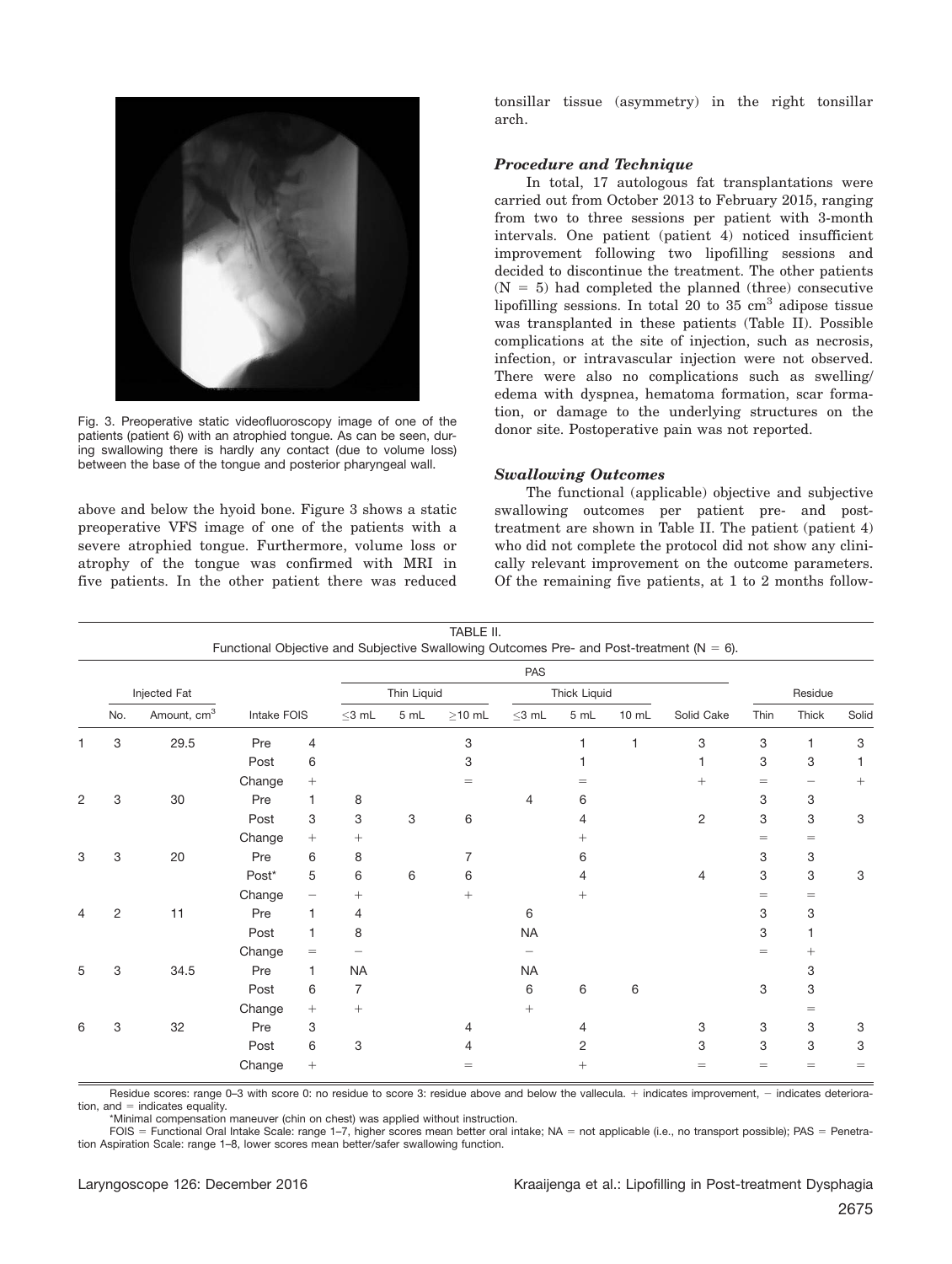|   | Patients' Perceived SWAL-QOL Scores Pre- and Post-treatment ( $N = 6$ ). |                   |                   |                    |                  |                   |                                   |             |               |                  |                    |                  |
|---|--------------------------------------------------------------------------|-------------------|-------------------|--------------------|------------------|-------------------|-----------------------------------|-------------|---------------|------------------|--------------------|------------------|
|   |                                                                          | SWAL-QOL          |                   |                    |                  |                   |                                   |             |               |                  |                    |                  |
|   |                                                                          | General<br>Burden | Food<br>Selection | Eating<br>Duration | Eating<br>Desire | Fear of<br>Eating | Sleep                             | Fatigue     | Communication | Mental<br>Health | Social<br>Function | Symptom<br>Scale |
| 1 | Pre                                                                      |                   |                   |                    |                  |                   |                                   |             |               |                  |                    |                  |
|   | Post                                                                     | 75.0              | 50.0              | 88.0               | 17.0             | 63.0              | 38.0                              | 8.0         | 50.0          | 5.0              | 20.0               | 61.0             |
|   | Change                                                                   |                   |                   |                    |                  |                   |                                   |             |               |                  |                    |                  |
| 2 | Pre                                                                      | 50.0              | 100.0             | 100.0              | 17.0             | 50.0              | 0                                 | 0           | 50.0          | 50.0             | 60.0               | 45.0             |
|   | Post                                                                     | 25.0              | 50.0              | 50.0               | 33.0             | 25.0              | 0                                 | 0           | 25.0          | 25.0             | 25.0               | 25.0             |
|   | Change                                                                   | $^{+}$            | $^{+}$            | $^{+}$             | $^{+}$           | $+$               | $\hspace{1.0cm} = \hspace{1.0cm}$ | $=$         | $+$           | $^{+}$           | $^{+}$             | $^{+}$           |
| 3 | Pre                                                                      | 100.0             | 125.0             | 125.0              | 67.0             | 75.0              | 38.0                              | 67.0        | 63.0          | 75.0             | 15.0               | 84.0             |
|   | Post                                                                     | 0                 | 0                 | 63.0               | 17.0             | 44.0              | 0                                 | $\mathbf 0$ | 25.0          | 10.0             | 10.0               | 36.0             |
|   | Change                                                                   | $^{+}$            | $^{+}$            | $^{+}$             | $^{+}$           | $^{+}$            | $+$                               | $^{+}$      | $^{+}$        | $^{+}$           | $^{+}$             | $^{+}$           |
| 4 | Pre                                                                      | 25.0              | 25.0              | 75.0               | 25.0             | 38.0              | 38.0                              | 33.0        | 100.0         | 30.0             | 25.0               | 45.0             |
|   | Post                                                                     | 88.0              |                   |                    | 75.0             | 100.0             | 13.0                              | 50.0        | 63.0          | 75.0             | 65.0               |                  |
|   | Change                                                                   | $\qquad \qquad -$ |                   |                    |                  |                   | $^{+}$                            |             | $+$           |                  |                    |                  |
| 5 | Pre                                                                      | 13.0              | 75.0              | 125.0              | 67.0             | 38.0              | 50.0                              | 50.0        | 25.0          | 100.0            | 45.0               | 95.0             |
|   | Post                                                                     | 0                 | 0                 | 0                  | 17.0             | $\mathbf 0$       | 38.0                              | 42.0        | $\Omega$      | 0                | 20.0               | 11.0             |
|   | Change                                                                   | $^{+}$            | $^{+}$            | $^{+}$             | $+$              | $^{+}$            | $+$                               | $=$         | $^{+}$        | $+$              | $^{+}$             | $^{+}$           |
| 6 | Pre                                                                      | 88.0              | 75.0              | 88.0               | 50.0             | 56.0              | 38.0                              | 50.0        | 100.0         | 45.0             | 55.0               | 57.0             |
|   | Post                                                                     | 25.0              | 38.0              | 88.0               | 25.0             | 63.0              | 50.0                              | 50.0        | 50.0          | 35.0             | 55.0               | 48.0             |
|   | Change                                                                   | $^{+}$            | $^{+}$            | $=$                | $^{+}$           | $=$               |                                   | $=$         | $^{+}$        | $=$              | $=$                | $^{+}$           |

TABLE III.

SWAL-QOL = Swallowing Quality of Life Questionnaire: range 0–120; lower sores mean better subjective swallowing function. A difference score of 12 points or more was used to demonstrate improvement  $(+)$ , deterioration  $(-)$ , or equality  $(=)$ .

up, four patients had improved on the PAS scores, with two patients no longer showing aspiration on follow-up VFS assessments for a specific (thin or thick liquid) consistency. Two of these four patients were no longer feeding tube dependent following the lipofilling injections. Patients' subjective perspective on their swallowing function based on the SWAL-QOL sub scores had improved in these four patients, as well (Table III). All patients had distinguishable fat deposits spread out at the base of tongue in their post-treatment MRI (median follow-up 14 weeks).

# Case Histories

The first case concerns a 71-year-old female who had undergone surgical resection of a large benign mucinous cyst adenoma of the tongue in 2007. Afterward, she developed functional swallowing and articulation problems, primarily based on volume loss. Following three consecutive lipofilling sessions into the base of the tongue, the patient could swallow solid food much better, as also confirmed with VFS findings, and reported improved speech.

The second patient underwent radiotherapy in 2011 followed by surgical resection and reconstruction in 2012 for a recurrent left tonsillar carcinoma. Extensive treatment by the SLP did not improve the persisting swallowing problems. However, following three fat injections into the base of the tongue, the patient perceived improvement and was able to again resume consistent oral intake alongside his tube feeding.

The third patient participated because of progressive dysphagia after a supraglottic laryngectomy and bilateral cervical lymph node dissection followed by postoperative radiotherapy for a stage IV vallecula carcinoma in 1997. VFS evaluation following the three lipofilling sessions showed no more aspiration of thick liquids, and solids were swallowed more easily.

The fourth case concerns a 40-year-old male treated with chemoradiotherapy in 2007 for a stage IV oropharyngeal carcinoma. Severe dysphagia was present directly after treatment. Previous treatments such as physical therapy, hyperbaric oxygen, esophageal dilatation, cricopharyngeal myotomy, and larynx suspension were carried out without success. After two fat injections the patient noticed insufficient improvements and decided to discontinue the treatment.

The fifth patient with a stage IV base of tongue the tumor in 2004 was treated with concurrent chemoradiotherapy. She developed severe dysphagia and dysarthria due to oropharyngeal scarring and base of the tongue atrophy. Despite intensive swallowing training, the patient remained completely dependent on tube feeding. Aspiration occurred even at 1 mL swallows. MRI showed an atrophic tongue, sagged posteriorly. After three lipofilling injections the patient was able to eat and drink again for the first time in 10 years. The patient was very satisfied, and MRI showed increased tongue volume at the right base of the tongue (Fig. 4), but VFS evaluation still showed aspiration. At 8 months post-lipofilling, she remains happy with the procedure, although safe oral intake cannot be guaranteed.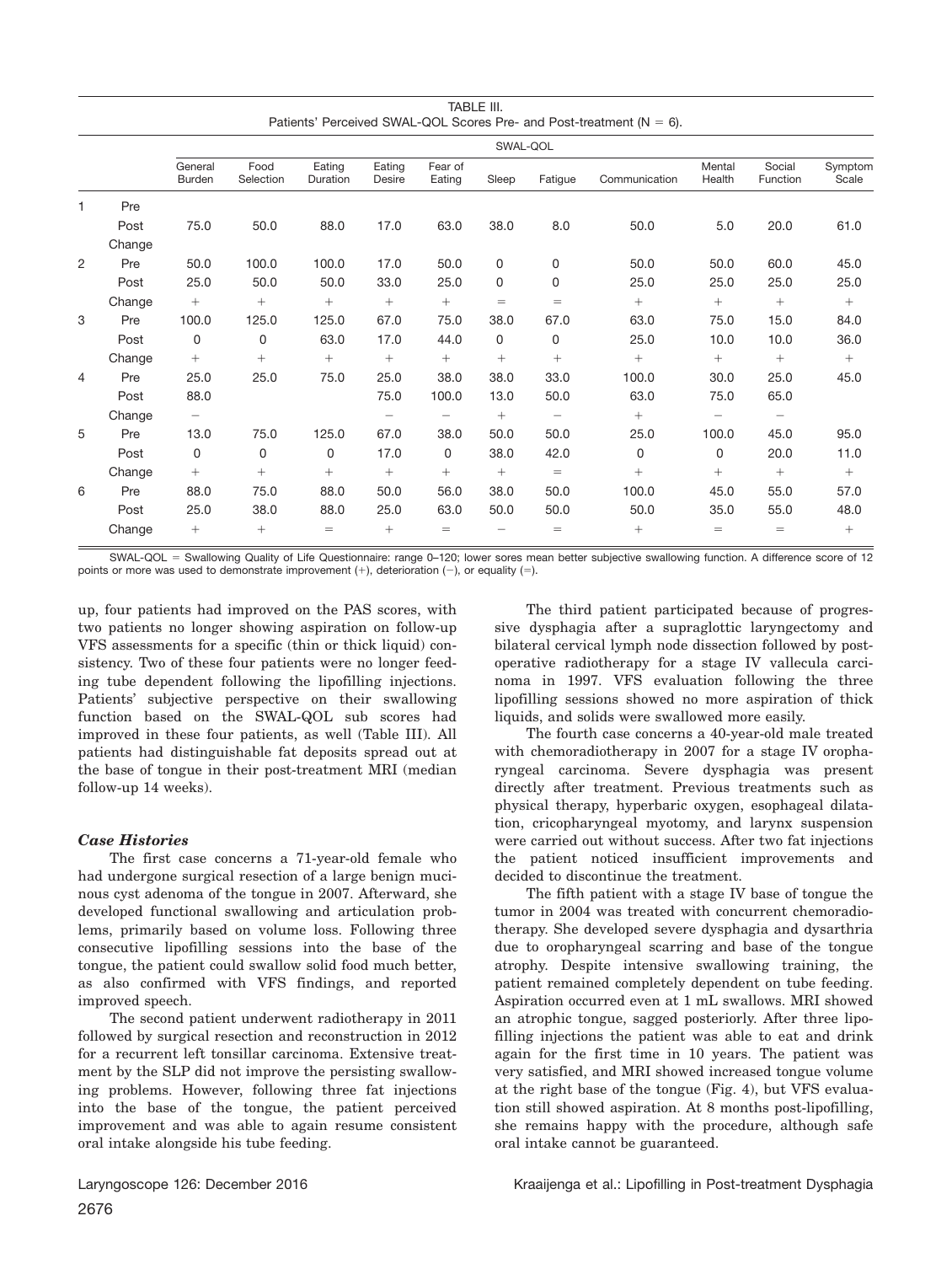

Fig. 4. Pre- and postoperative magnetic resonance imaging showing increased tongue volume as a result of several fat depositions at the right base of tongue (patient 5).

The last patient was treated with local resection, partial mandibulectomy and free fibula reconstruction, and postoperative radiotherapy in 1997 for a stage IV floor of mouth carcinoma. In 2013 he presented with progressive dysphagia requiring permanent tube feeding. Because exercise therapy for more than 1 year did not improve the persisting problems, he underwent three lipofilling procedures into the base of the tongue. Already after the second injection the patient noticed improvement in swallowing. Following the third injection he resumed oral intake and his feeding tube was removed. VFS assessment confirmed improved PAS scores for thick liquids. The effects are still maintained at 6 months post-treatment.

# **DISCUSSION**

In this prospective pilot feasibility study, the potential value of autologous adipose tissue transplantation (lipofilling) for improvement of oropharyngeal swallowing was assessed in six HNC patients with chronic dysphagia following HNC treatment, with one additional patient taken off the study because of intercurrent disease and subsequent total laryngectomy.

Regarding feasibility and safety of the procedure, in this small series there were no complications or adverse events at the injection or donor site. All patients were admitted for observation for only 1 postoperative night, and none of the patients developed postoperative problems such as airway obstruction due to edema or swelling by the injected adipose tissue. Pain was also not an issue. Based on this limited experience, we now assume that hospital admissions might not be necessary. For future perspectives, this technique might even be performed without general anesthesia, especially in light of the need for multiple injections. It should be stressed, though, that the lipofilling injections were performed very carefully, starting with minimal  $(4 \text{ cm}^3)$  amounts of adipose tissue, to avoid potential respiratory problems due to postoperative swelling or overfilling in the oropharyngeal area.

The effectiveness of the procedure varied per patient. Although there was one patient who noticed no clear benefit from the lipofilling injections and did not want to complete all three procedures (patient 4), there were four patients with severe dysphagia reporting significantly better swallowing function after the injections. At follow-up VFS assessments, these patients actually showed improvements on some of the FOIS and PAS scores, and two of them were even able to discontinue their enteral feeding. However, swallowing function was still not entirely safe in all of these patients. One patient (patient 6) experienced improvement in oral intake based on the FOIS scores, whereas there was no true improvement in function based on the PAS scores. After the lipofilling sessions she had one more episode of aspiration pneumonia treated conservatively, but this did not change her mind about her subjectively improved swallowing (as underlined in her SWAL-QOL results) and resuming her oral intake. This is in line with the literature that patient-reported outcome measures usually provide distinct but complementary information about swallowing,<sup>24</sup> and that patients' perceived swallowing function is important for quality of life.

We cannot easily explain the variability in results we observed between the patients. Adding volume is probably not always sufficient to restore swallowing function. Obviously, when there is no increase in tissue volume because of insufficient lipofilling, no benefit can be expected. However, despite the fact that a clear volume increase can be accomplished, the lipofilling injections nevertheless did not improve function in all of our patients. Currently, it is well acknowledged that dysphagia post-surgery and/or chemoradiotherapy is multifactorial in its physiological basis, which indicates that other factors such as fibrosis, reduced hyolaryngeal elevation, pharyngeal constrictor activity, and/or insufficient sphincter opening may also be an important factor besides volume loss. $5,6$  This might explain why improving just one element was not sufficient to make significant gains for some cases, though it was for others. Hence, further research will be necessary to improve the patient selection for this procedure.

Although pre- and post-treatment MRIs were available for all patients, these were not specifically made according to a protocol enabling accurate volume measurements, but merely to show the persistence of the injected adipose tissue. In fact, the fat deposits were visualized in all patients. MRIs enabling volume measurements, however, might be interesting as part of a future study protocol to substantiate the suggested beneficial effects of lipofilling in HNC.

Adipose tissue is extremely suitable for filling tissue defects because it is autologous and homogeneous in consistency, preventing possible graft-versus-host reactions, as opposed to artificial fillers that may have complications.<sup> $11-14$ </sup> Nevertheless, it remains difficult to predict how much fat will be resorbed and thus how long a therapeutic effect will persist.<sup>16</sup> With the Coleman technique, absorption of fat seems to be reduced as much as possible<sup>13,17</sup>; however, three or more repeats are probably necessary to achieve and hold a therapeutic effect. According to the literature, the favorable outcomes of autologous fat injection are not only due to the filling of